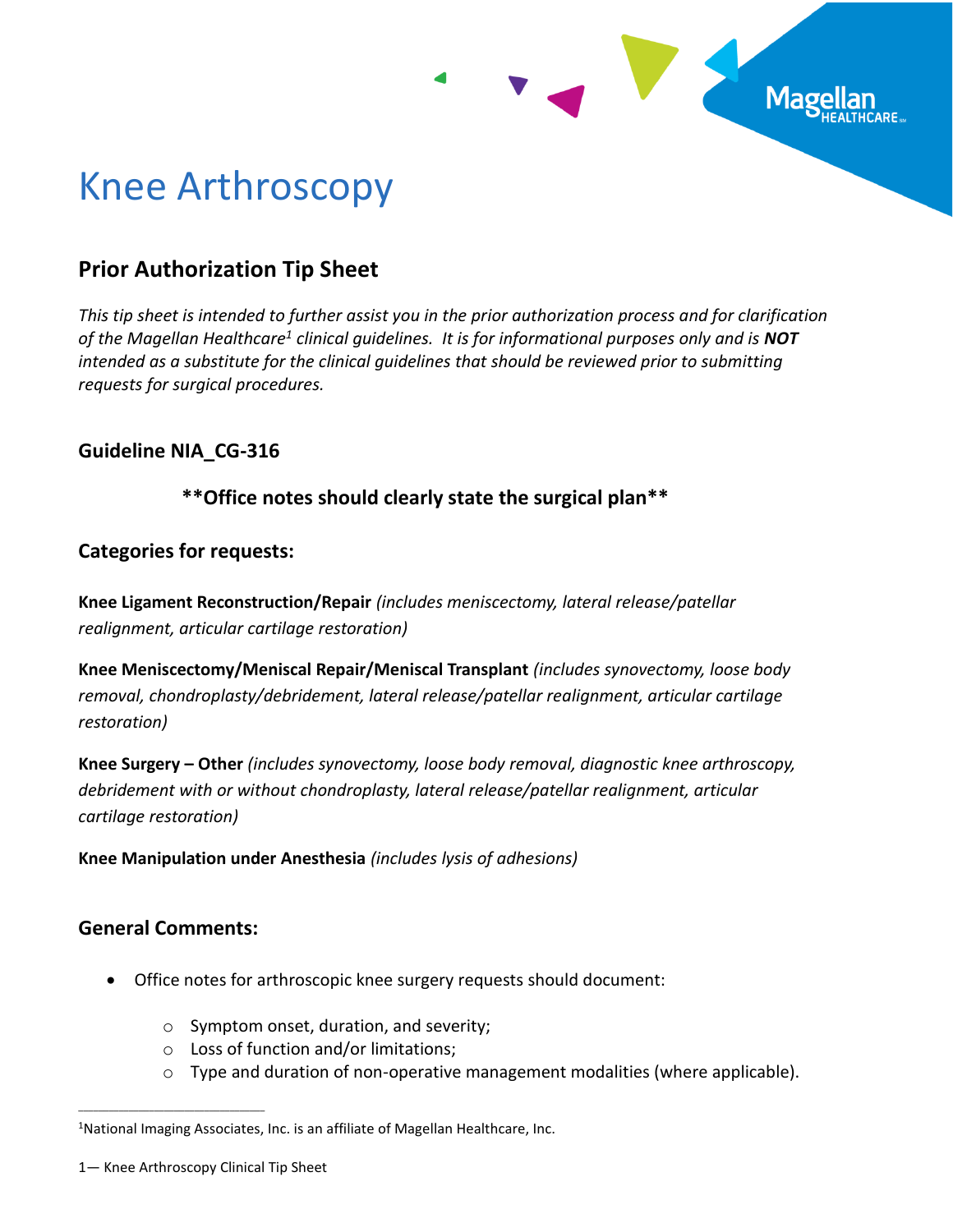- The required **duration of non-operative treatment** will vary depending on the surgical procedure - (Example: 6 weeks for meniscectomy, 3 months for diagnostic arthroscopy, 6 months for patellofemoral procedures). See NIA guideline 316 for specific requirements.
- Requests for diagnostic knee arthroscopy should have both X-rays *and* an MRI that show indeterminate findings – no arthritis, loose bodies, meniscus tears, etc. The actual MRI report should be provided.
- For all knee arthroscopy requests, **the weight-bearing status of all X-rays** should be documented in the office notes. If an MRI was performed, the actual **MRI report** should be included in the office notes as well.
- **For meniscus surgery requests, if there is evidence of associated arthritis by history, physical examination or MRI, weight-bearing X-rays are required to further establish the degree of articular cartilage loss.** Unless the patient has a locked knee with a displaced bucket-handle tear, weight-bearing X-rays must show **no more than mild arthritis** for approval of meniscus procedures. (No more than K-L 2 changes – see grading appendix\*)
- Requests for a MPFL reconstruction can be submitted under "Knee Surgery Other" or Knee Ligament Reconstruction/Repair.
- ❖ **Knee Ligament Reconstruction/Repair** *(includes meniscectomy, lateral release/patellar realignment, articular cartilage restoration)*

**\_\_\_\_\_\_\_\_\_\_\_\_\_\_\_\_\_\_\_\_\_\_\_\_\_\_\_\_\_\_\_\_\_\_\_\_\_\_\_\_\_\_\_\_\_\_\_\_\_\_\_\_\_\_\_\_\_\_\_\_\_\_\_\_\_\_\_\_\_\_\_\_\_\_\_**

## **ACL Reconstruction:**

# **ACL reconstruction requests** *do not require non-operative treatment* **provided the following criteria are met:**

- Knee instability (as defined subjectively as "giving way", "giving out", "buckling", twofist sign) with clinical findings of instability: Lachman's 1A, 1B, 2A, 2B, 3A, 3B, Anterior Drawer, Pivot Shift test, or instrumented (KT-1000 or KT-2000) laxity of greater than 3 mm side-side difference;
- MRI results confirm complete ACL tear;
- Member has no evidence of severe arthritis (Kellgren-Lawrence\*\* Grade 3 or 4 [see grading appendix]) on weight-bearing x-rays;

**OR** 

- **At least ONE** of the following criteria are met:
	- $\circ$  MRI results confirm ACL tear associated with other ligamentous instability or repairable meniscus;

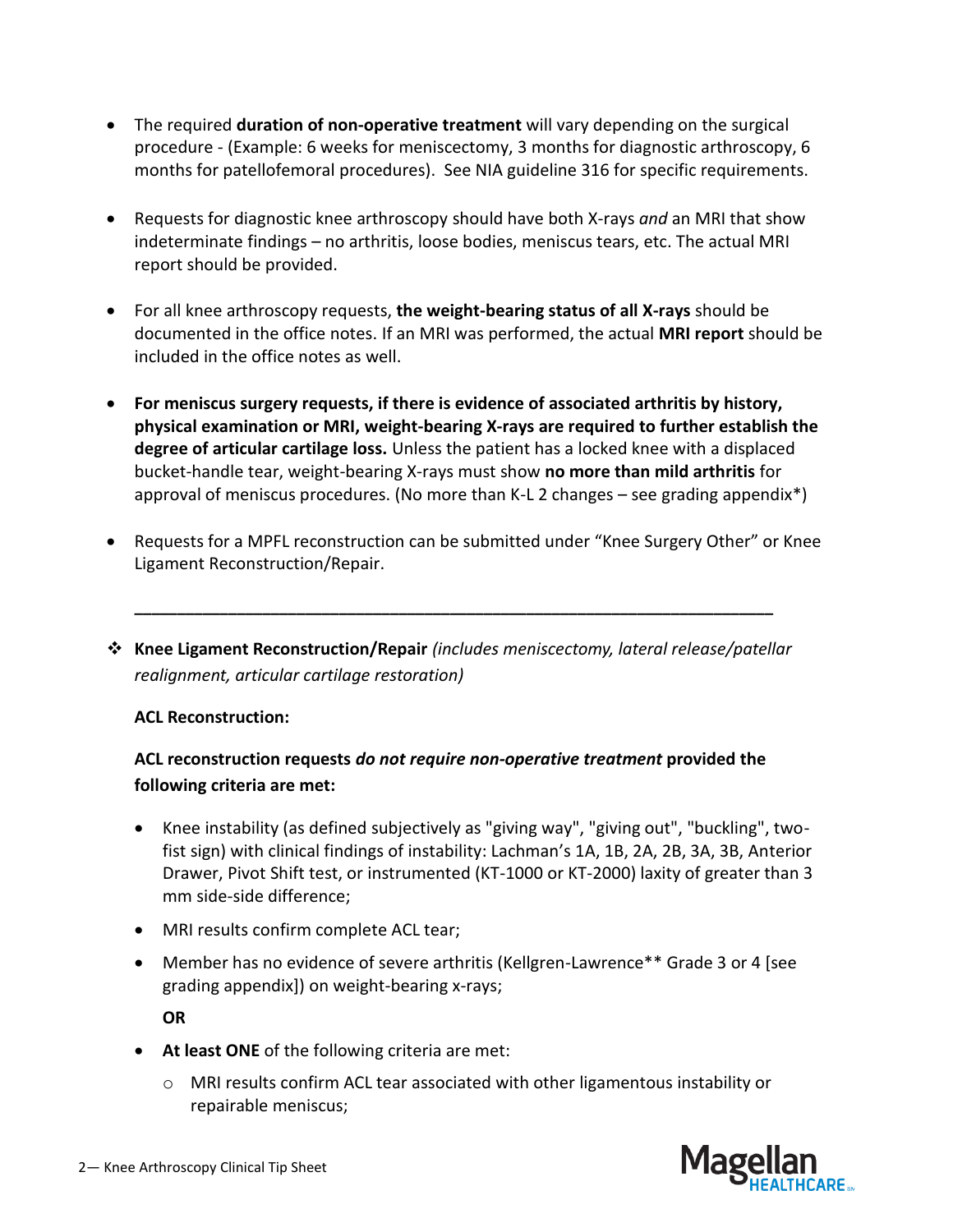- $\circ$  Acute ACL tear confirmed by MRI in high demand occupation or competitive athlete (any level of participation);
- Member has no evidence of severe arthritis (Kellgren-Lawrence Grade 3 or 4) on weightbearing x-rays
- ❖ **Knee Meniscectomy/Meniscal Repair/Meniscal Transplant** *(includes synovectomy, loose body removal, chondroplasty/debridement, lateral release/patellar realignment, articular cartilage restoration)*

#### **Non-operative treatment for meniscal tears is not required in the following situations:**

• Symptomatic meniscal tear confirmed by MRI results that demonstrate a peripheral tear in the vascular zone, root tear or other tear that the requesting physician considers repairable and is associated with pain localized to the corresponding compartment upon physical examination.

#### **OR**

• MRI results demonstrate a meniscus tear in a pediatric or adolescent patient who complains of either pain or mechanical symptoms and has ANY positive meniscal findings on physical examination.

#### **OR**

• History of acute injury/onset of symptoms with a locked knee and/or mechanical symptoms of locking; Physical examination demonstrates ANY positive meniscal findings on examination or demonstrates evidence of a locked knee (loss of terminal extension); MRI demonstrates a bucket-handle tear of the meniscus. (Does not include an extruded meniscus or flap tears)

#### **Most meniscal tears WILL require documentation of non-operative treatment as follows:**

- Failure of at least 6 weeks of non-operative treatment, including **at least two** of the following:
	- o Rest or activity modifications/limitations
	- o Ice/heat
	- o Protected weight bearing
	- o Pharmacologic treatment: oral/topical NSAIDS, acetaminophen, analgesics, tramadol
	- o Brace/orthosis
	- o Physical therapy modalities
	- o Supervised home exercise
	- o Weight optimization
	- o Corticosteroid injection

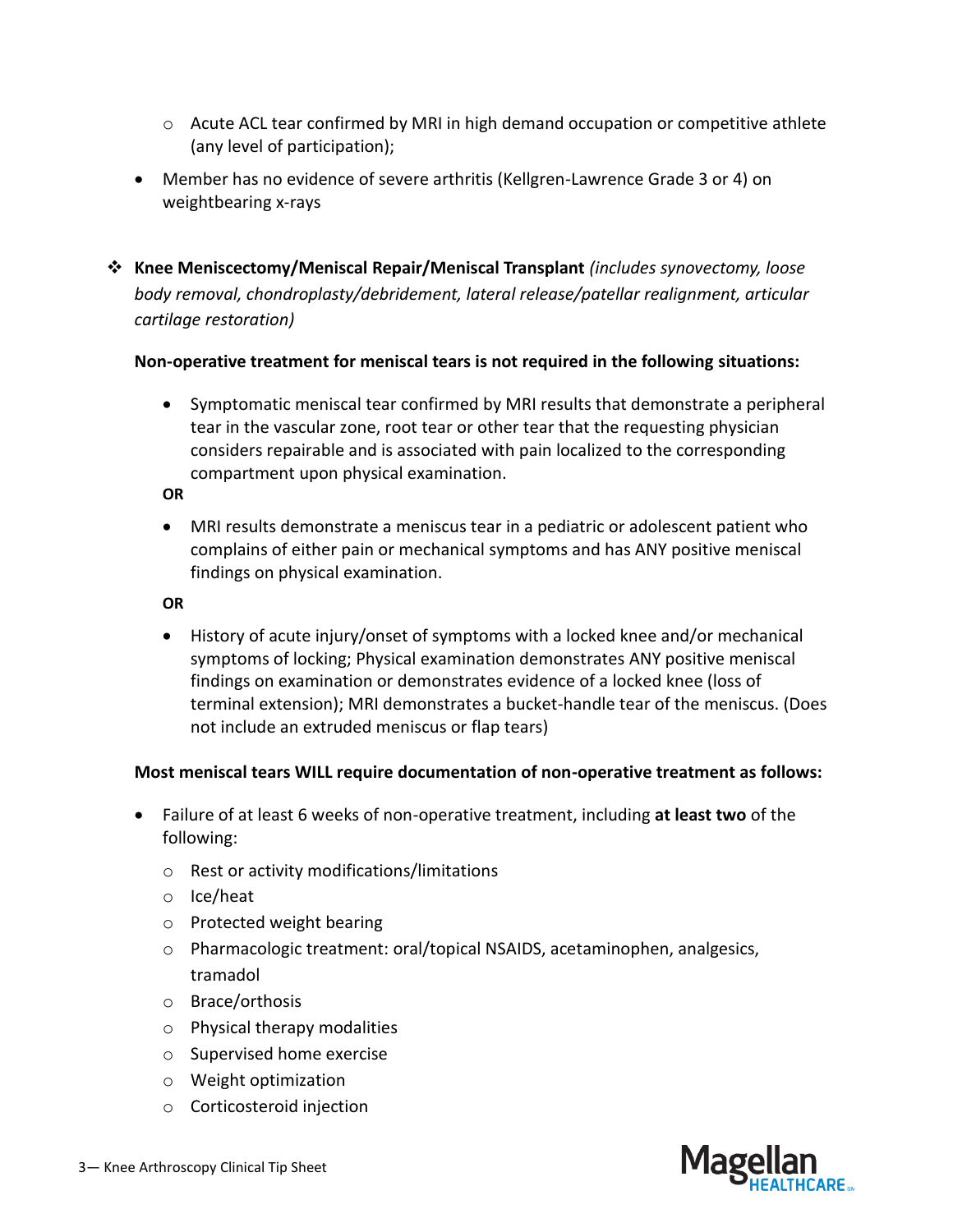## ❖ **Loose body removal**

## **Non-operative treatment is not required if the following criteria are met:**

- Documentation of mechanical symptoms the cause limitation or loss of function
- X-ray or MRI documentation of a loose body

# ❖ **Patellar Malalignment and/or Patellar Instability:**

Surgical intervention for the treatment of patellar malalignment and/or patellar instability is indicated when **ALL** of the following criteria in any of the following subsections are met:

• Acute traumatic patellar dislocation is associated with an osteochondral fracture, loose body, vastus medialus obliquus/medial patellofemoral ligament muscle avulsion, or other intra-articular injury that requires urgent operative management.

**OR** 

• Repeat (2 or more) patellar dislocations or subluxations have occurred despite 6 months of non-operative treatment with radiologic confirmation of MPFL (medial patellofemoral ligament) deficiency (including evidence of acute or remote injury, scarring, incomplete healing, etc.) **OR** physical examination demonstrates evidence of patellar instability (positive apprehension test).

# **OR**

- When all the following criteria have been met:
	- $\circ$  Physical exam has patellofemoral tenderness and abnormal articulation of the patella in the femoral trochlear groove (patellar apprehension or positive J sign);
	- $\circ$  Radiologic and/or advanced images (CT or MRI) rule out fracture or loose body, and show abnormal articulation, trochlear dysplasia, abnormal TT-TG distance (tibial tubercle-trochlear groove)\* or other abnormality related to malalignment.
	- $\circ$  Failure of at least 6 months of non-operative treatment, including at least 3 months of physical therapy, and **ONE** of the following:
		- Rest or activity modifications/limitations
		- Ice/heat
		- Protected weight bearing
		- Pharmacologic treatment: oral/topical NSAIDS, acetaminophen, analgesics, tramadol
		- Brace/orthosis
		- Supervised home exercise
		- Weight optimization
		- Corticosteroid injection

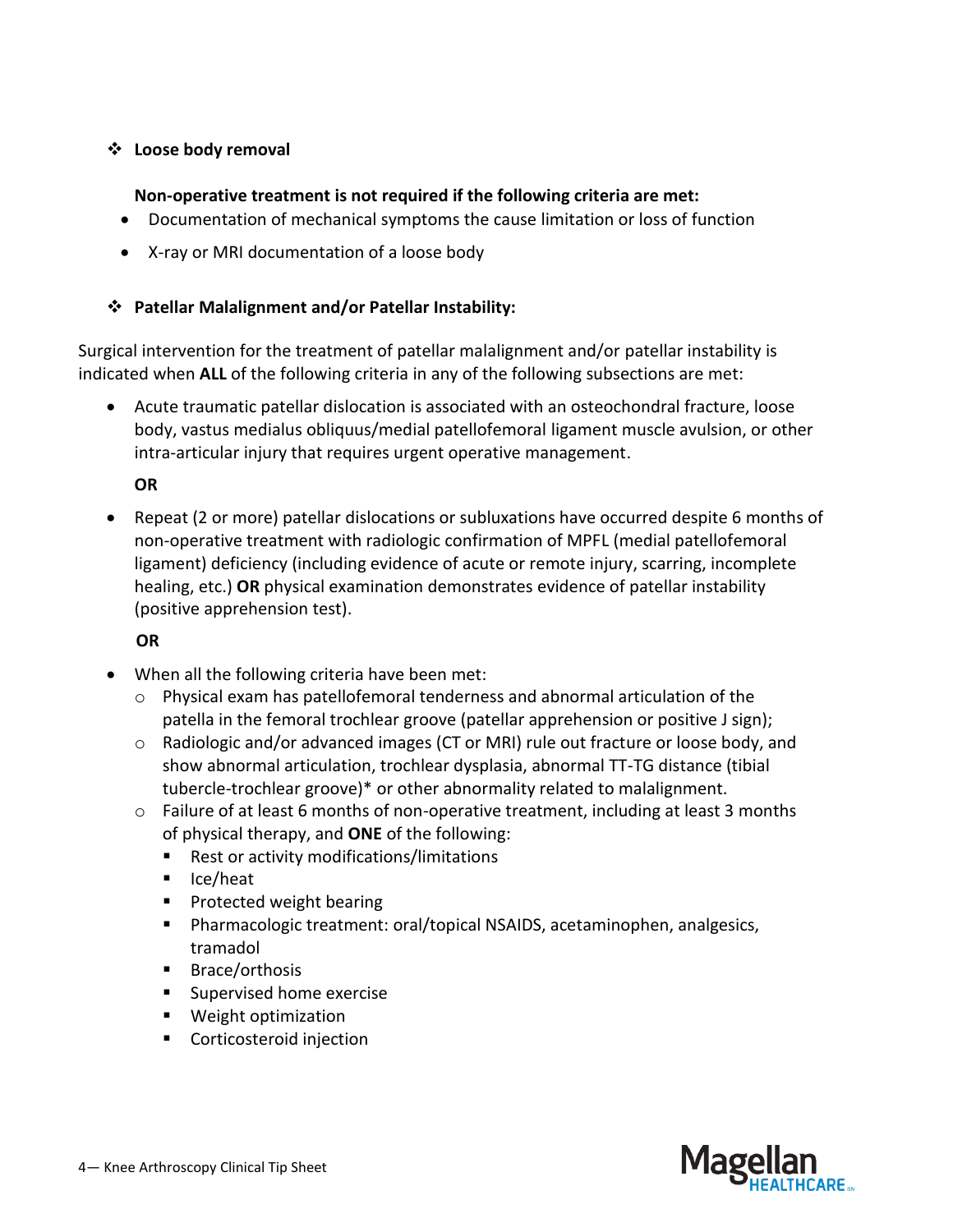\*The tibial tubercle-trochlear groove (TT-TG) distance is normally @5-10mm. Some authors use 13mm as a cut-off and most agree that a TT-TG of 15 or over is abnormal. TT-TG values over 17 indicate other possible bony abnormalities.

**The following is a summary of non-operative treatment required for some of the other more** *common* **arthroscopic knee procedures. The guidelines should be reviewed for additional requirements including duration of symptoms, physical examination, and radiographic criteria and for the complete listing of other procedures not included below. (NIA Guideline 316)**

#### ❖ **Lateral Release**

- Failure of **at least 6 months** of non-operative treatment, including quadriceps strengthening and appropriate hamstring/IT band stretching and patellar mobilization techniques, and **at least one** of the following:
	- o Rest or activity modifications/limitations
	- o Ice/heat
	- o Protected weight bearing
	- o Pharmacologic treatment: oral/topical NSAIDS, acetaminophen, analgesics, tramadol
	- o Brace/orthosis
	- o Physical therapy modalities
	- o Supervised home exercise
	- o Weight optimization
	- o Corticosteroid injection

#### ❖ **Debridement chondroplasty for patellofemoral chondrosis**

- Failure of **at least 12 weeks** of non-operative treatment, including **at least two** of the following:
	- o Rest or activity modifications/limitations
	- o Ice/heat
	- o Protected weight bearing
	- o Pharmacologic treatment: oral/topical NSAIDS, acetaminophen, analgesics, tramadol
	- o Brace/orthosis
	- o Physical therapy modalities
	- o Supervised home exercise
	- o Weight optimization
	- o Corticosteroid injection